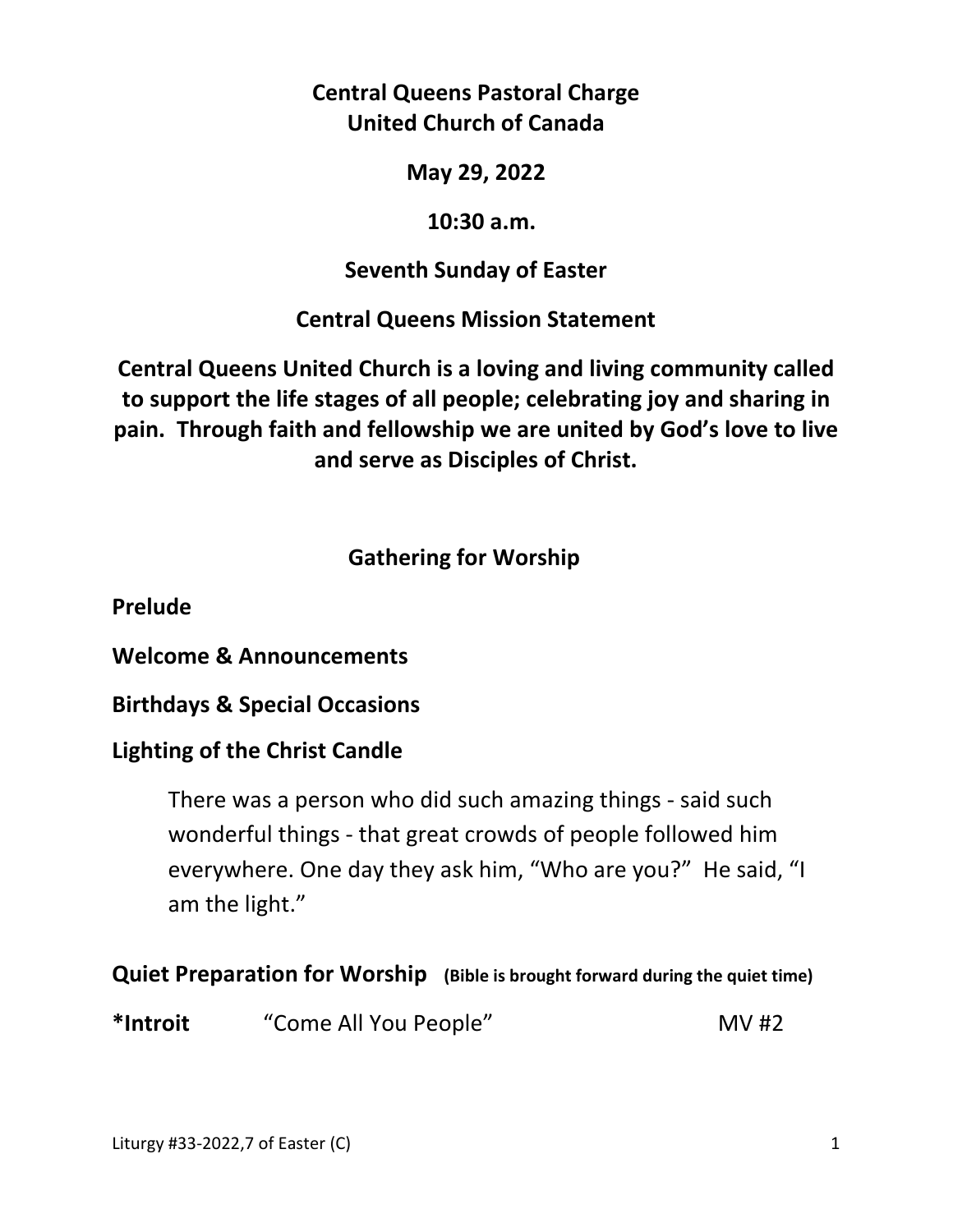## **Call to Worship**

Let every creature in heaven and on earth shout to God and sing with joy!

 **Blessing and honour, glory and power be to our God for ever and ever!** 

 Let us raise our prayers and praises to God in worship this day!  **Blessing and honour, glory and power be to our God for ever and ever! Amen.** 

| *Hymn | "Sing a Happy Hallelujah" | <b>VU #224</b> |
|-------|---------------------------|----------------|
|       |                           |                |

**Opening Prayer** 

 **Loving and gracious God, you call us to this place and time that we might worship you, that we might feel your presence especially close to us, and that we might be encouraged by the spirit of community that is in this place. Bless this worship, made enliven us and encourage us, and may we go from here refreshed by your living water.** 

With Jesus, we share in the ancient prayer…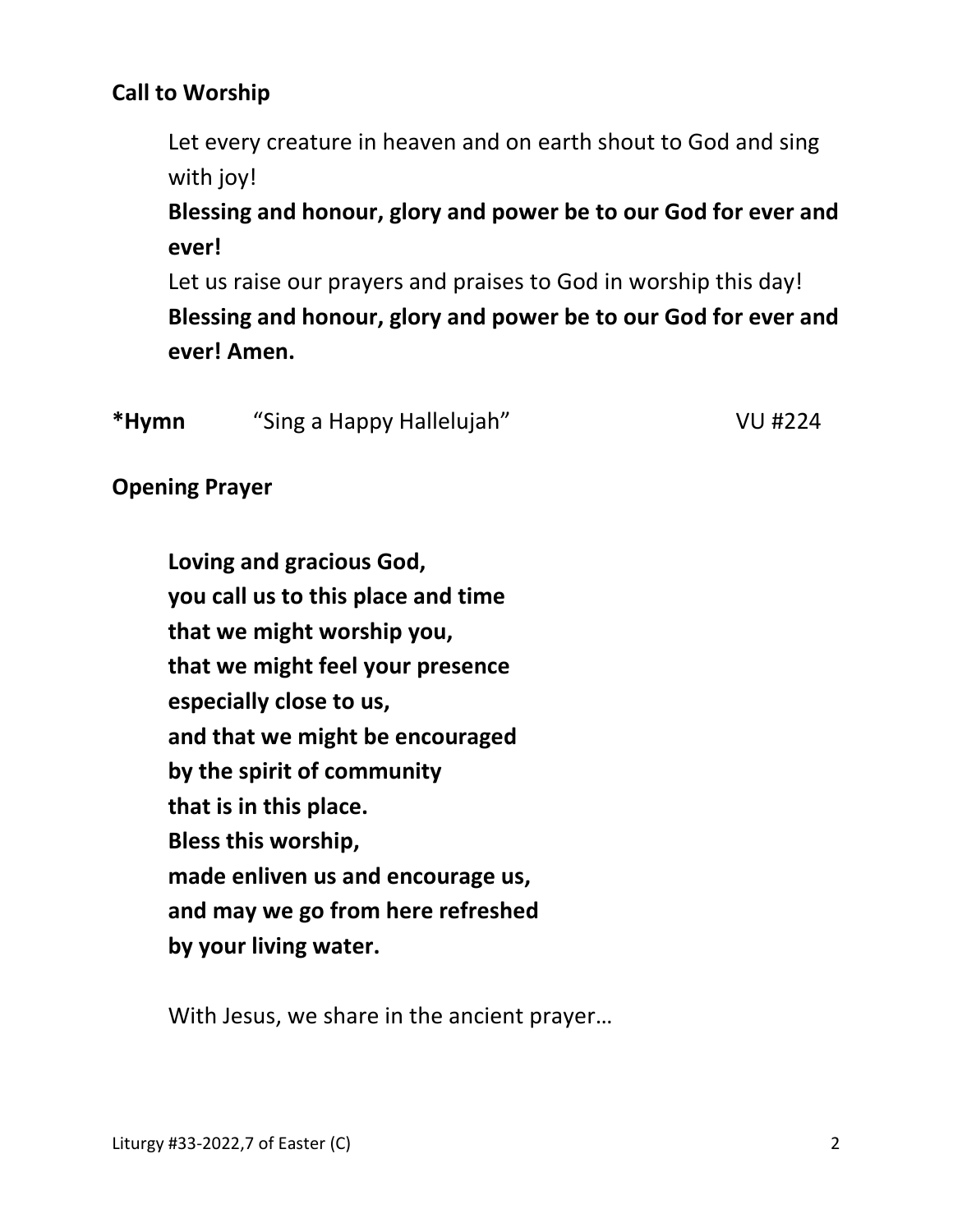**Lord's Prayer** 

**Our Father, which art in heaven, hallowed be thy name. Thy Kingdom come, thy will be done on earth, as it is in heaven. Give us this day our daily bread; and forgive us our trespasses, as we forgive those who trespass against us; and lead us not into temptation, but deliver us from evil. For thine is the kingdom, the power, and the glory, for ever and ever. Amen.** 

| Psalm 97                  |                                                 | <b>VU #817</b>   |
|---------------------------|-------------------------------------------------|------------------|
|                           | <b>*Hymn</b> "I'm Gonna Live So God Can Use Me" | VU #575 vv. 1, 2 |
|                           | <b>All God's Children</b>                       |                  |
|                           | <b>*Hymn</b> "I'm Gonna Live So God Can Use Me" | VU #575 vv. 3, 4 |
| <b>Call to Confession</b> |                                                 |                  |

## **Prayer of Confession**

For all the times we misuse others, when we exploit people solely for our own gain,  **we ask forgiveness, O God.**  For the times when we judge others and put them down because of who they are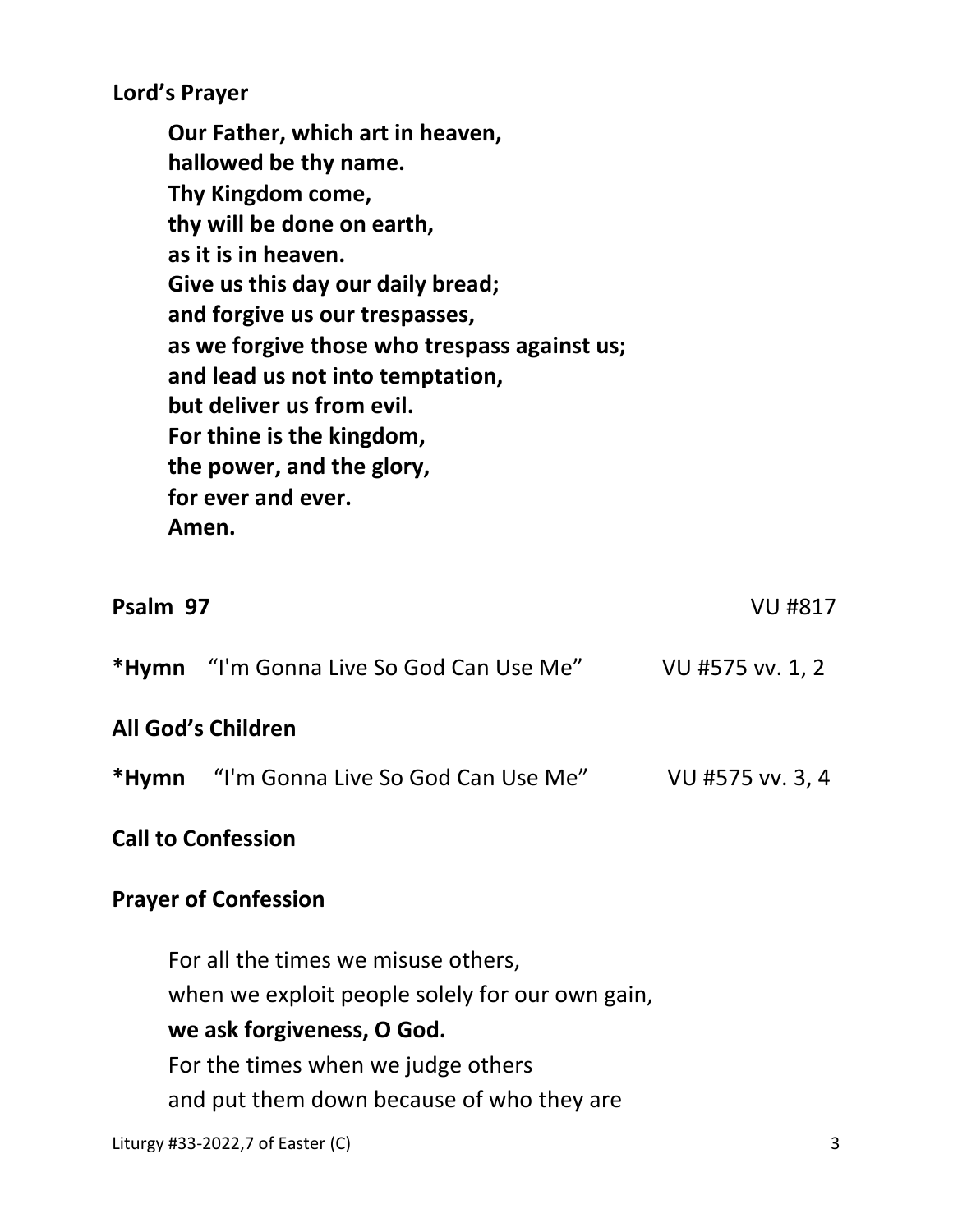or where they come from,  **we ask forgiveness, O God.**  For the times when we think only of ourselves and don't ponder the consequences of our actions,  **we ask forgiveness, O God.**  For the times when we expect others to bear unfairly the burdens of others,  **we ask forgiveness, O God.**  When we do these things, we are not truly your people, O God.  **Forgive us, we pray. Amen** 

 *Silence* 

## **An Amazing Love**

 Believe the good news of the gospel. In Jesus Christ, we are not slaves, we are liberated from all that holds us captive. Realize it, believe it and live!

# **Presentation of Our Gifts**

#### **Invitation to Generosity**

Little things we do can make a difference in other people's lives, even when we might think our act to be small and insignificant. What we give can make a difference, even if we might fear the gift is too small. No gift is too small, no action is too insignificant, that it cannot make a difference when placed in God's hands. Let us present our offering.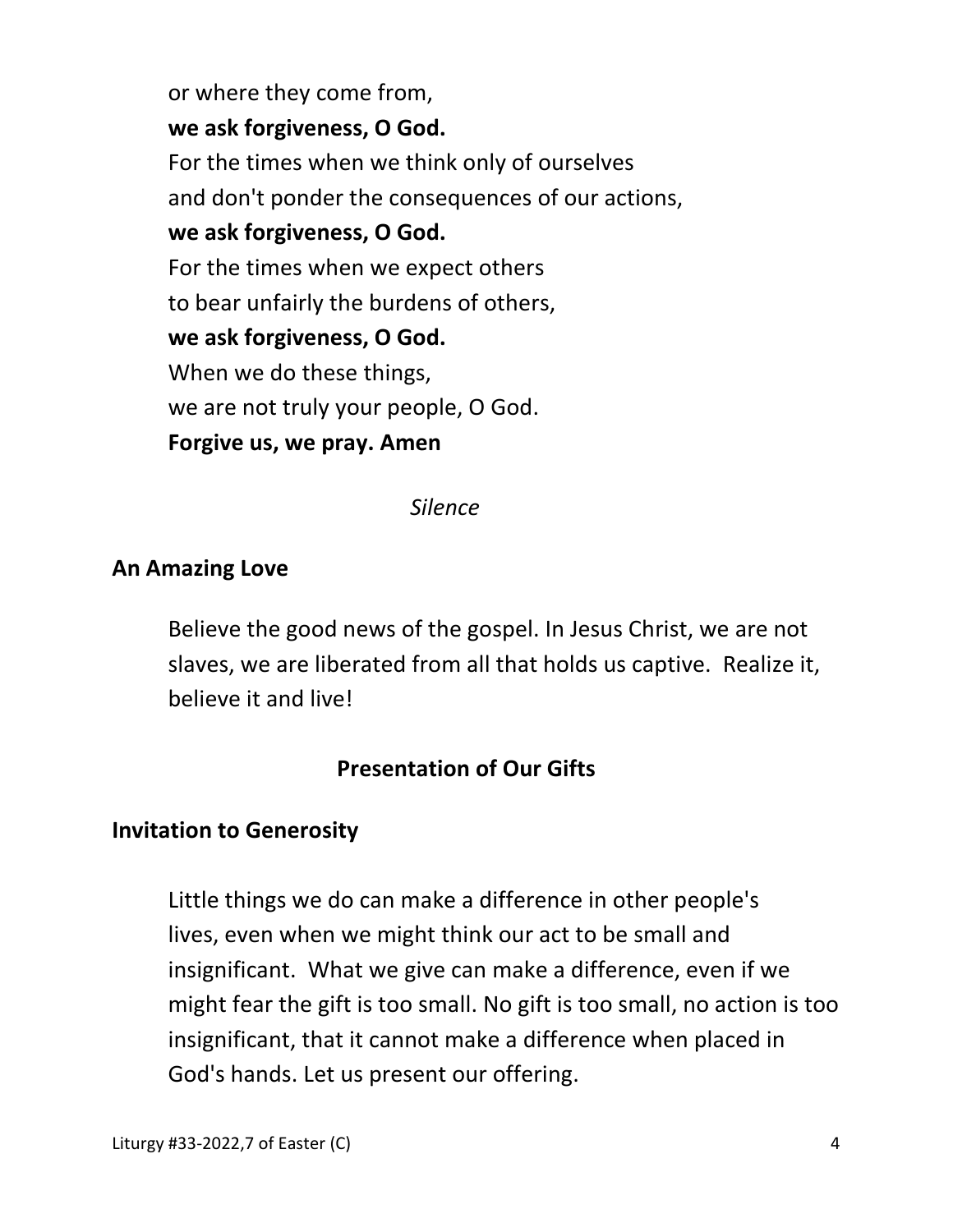## **Offertory**

**\*Presentation of Offering** "Deep In Our Hearts" MV #154 v. 2

#### **Offertory Prayer**

 Loving God, you invite all who are thirsty to come and drink from the waters of life. Use our gifts, our time, our talents, to spread that good news, that all who are thirsty - for justice, for new life, for another chance, for glimpse of hope - may find it. We pray this in Jesus' name, Amen.

#### **Listening for the Word**

#### **Sacred Word**

#### **Acts 16:16–34**

One day as we were going to the place of prayer, we met a female slave who had a spirit of divination and brought her owners a great deal of money by fortune-telling. While she followed Paul and us, she would cry out, "These men are slaves of the Most High God, who proclaim to you the way of salvation." She kept doing this for many days. But Paul, very much annoyed, turned and said to the spirit, "I order you in the name of Jesus Christ to come out of her." And it came out that very hour. But when her owners saw that their hope of making money was gone, they seized Paul and Silas and dragged them into the marketplace before the authorities. When they had brought them before the magistrates,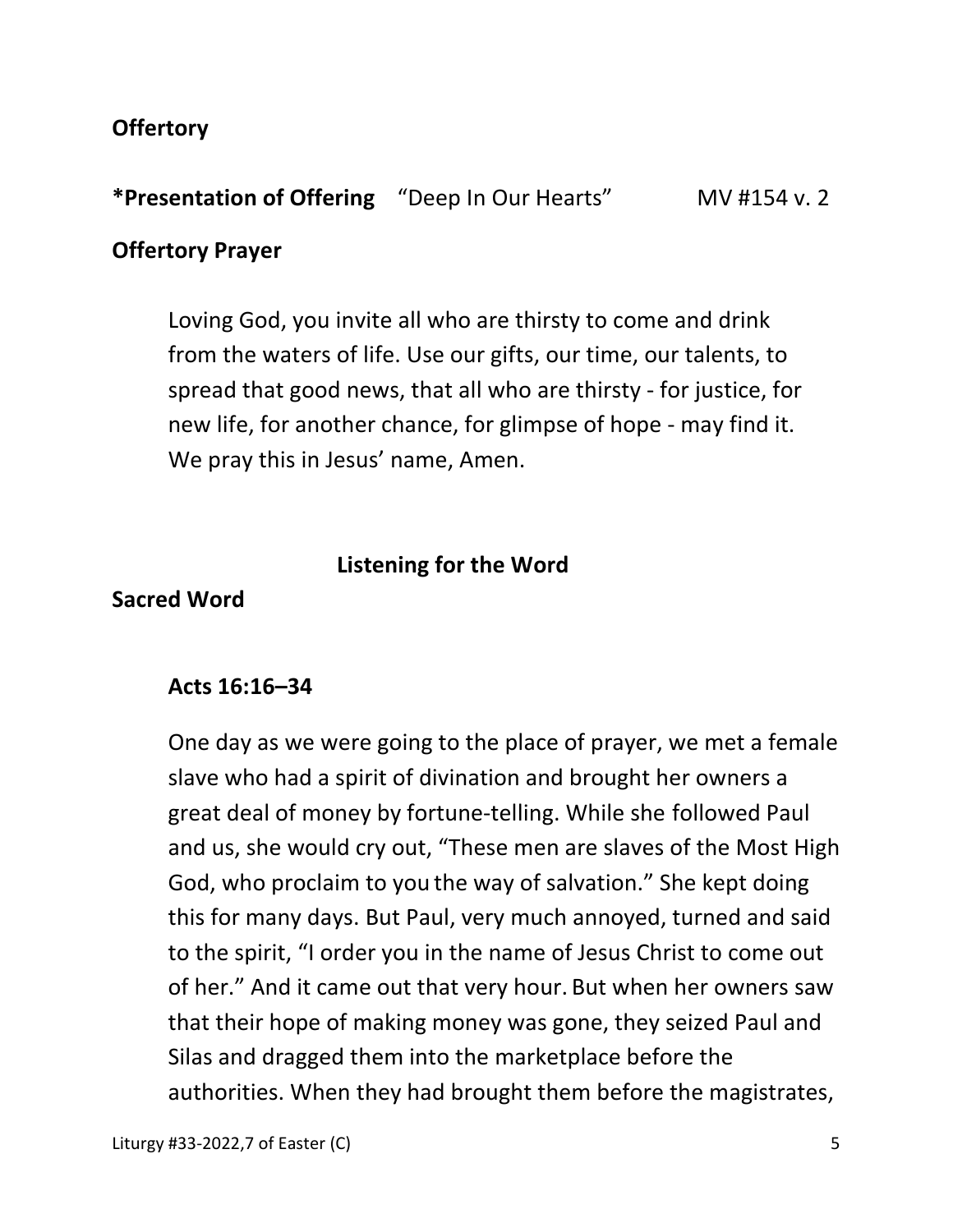they said, "These men, these Jews, are disturbing our city and are advocating customs that are not lawful for us, being Romans, to adopt or observe." The crowd joined in attacking them, and the magistrates had them stripped of their clothing and ordered them to be beaten with rods. After they had given them a severe flogging, they threw them into prison and ordered the jailer to keep them securely. Following these instructions, he put them in the innermost cell and fastened their feet in the stocks.

About midnight Paul and Silas were praying and singing hymns to God, and the prisoners were listening to them. Suddenly there was an earthquake so violent that the foundations of the prison were shaken, and immediately all the doors were opened and everyone's chains were unfastened. When the jailer woke up and saw the prison doors wide open, he drew his sword and was about to kill himself, since he supposed that the prisoners had escaped. But Paul shouted in a loud voice, "Do not harm yourself, for we are all here." The jailer called for lights, and rushing in, he fell down trembling before Paul and Silas. Then he brought them outside and said, "Sirs, what must I do to be saved?" They answered, "Believe in the Lord Jesus, and you will be saved, you and your household." They spoke the word of the Lord to him and to all who were in his house. At the same hour of the night he took them and washed their wounds; then he and his entire family were baptized without delay. He brought them up into the house and set food before them, and he and his entire household rejoiced that he had become a believer in God.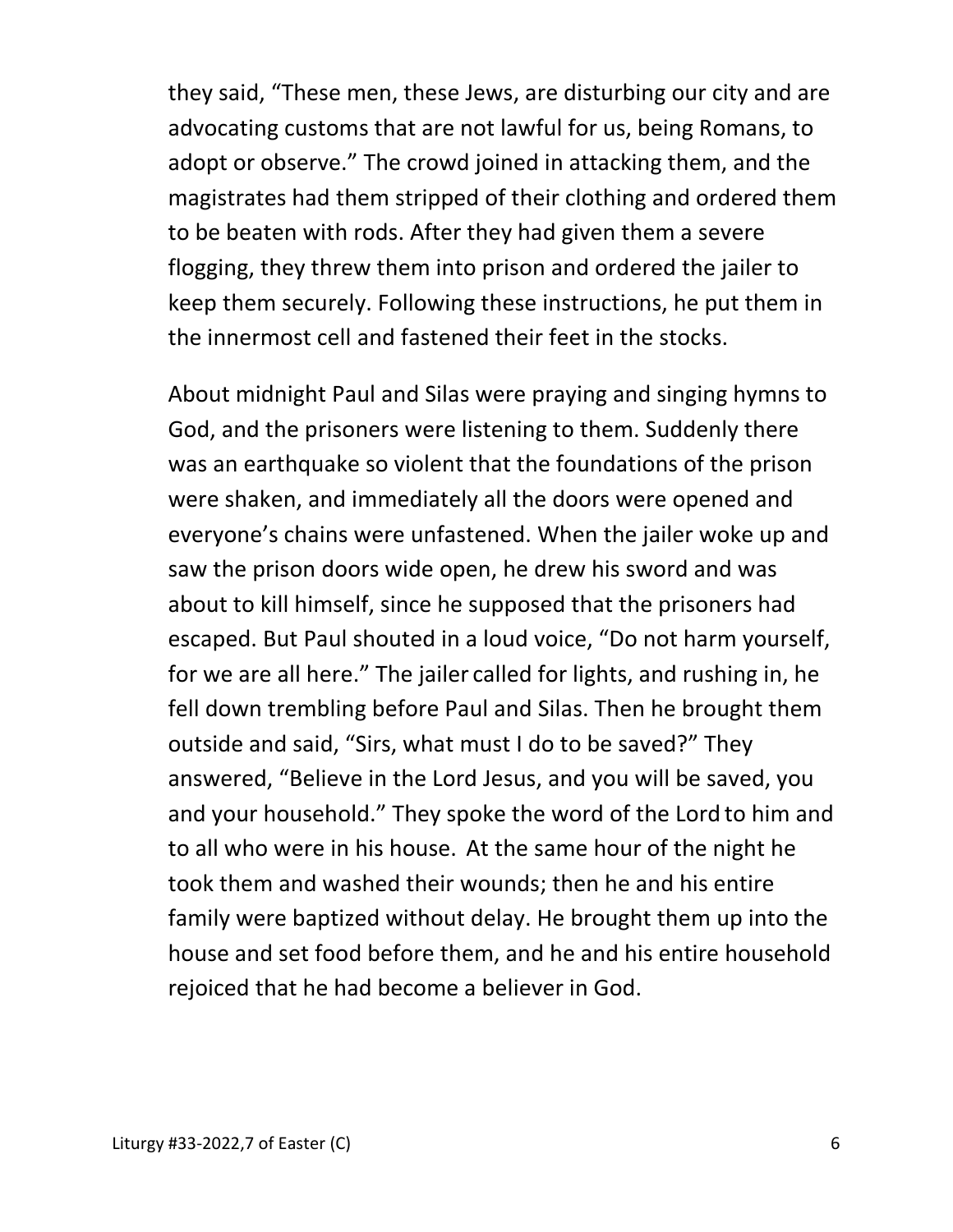## **John 17:20-26**

"I ask not only on behalf of these but also on behalf of those who believe in me through their word, that they may all be one. As you, Father, are in me and I am in you, may they also be in us, so that the world may believe that you have sent me. The glory that you have given me I have given them, so that they may be one, as we are one, I in them and you in me, that they may become completely one, so that the world may know that you have sent me and have loved them even as you have loved me. Father, I desire that those also, whom you have given me, may be with me where I am, to see my glory, which you have given me because you loved me before the foundation of the world.

"Righteous Father, the world does not know you, but I know you, and these know that you have sent me. I made your name known to them, and I will make it known, so that the love with which you have loved me may be in them and I in them."

## **Anthem**

**Sermon** 

**Reflective Music**

## **Prayers of Thanksgiving and Intercession**

Faithful God,

we give you thanks for your steadfast love

 that provides courage and comfort for your people in every challenging time.

Continue to surprise us with your grace, O God,

and breathe your Spirit upon your church once more,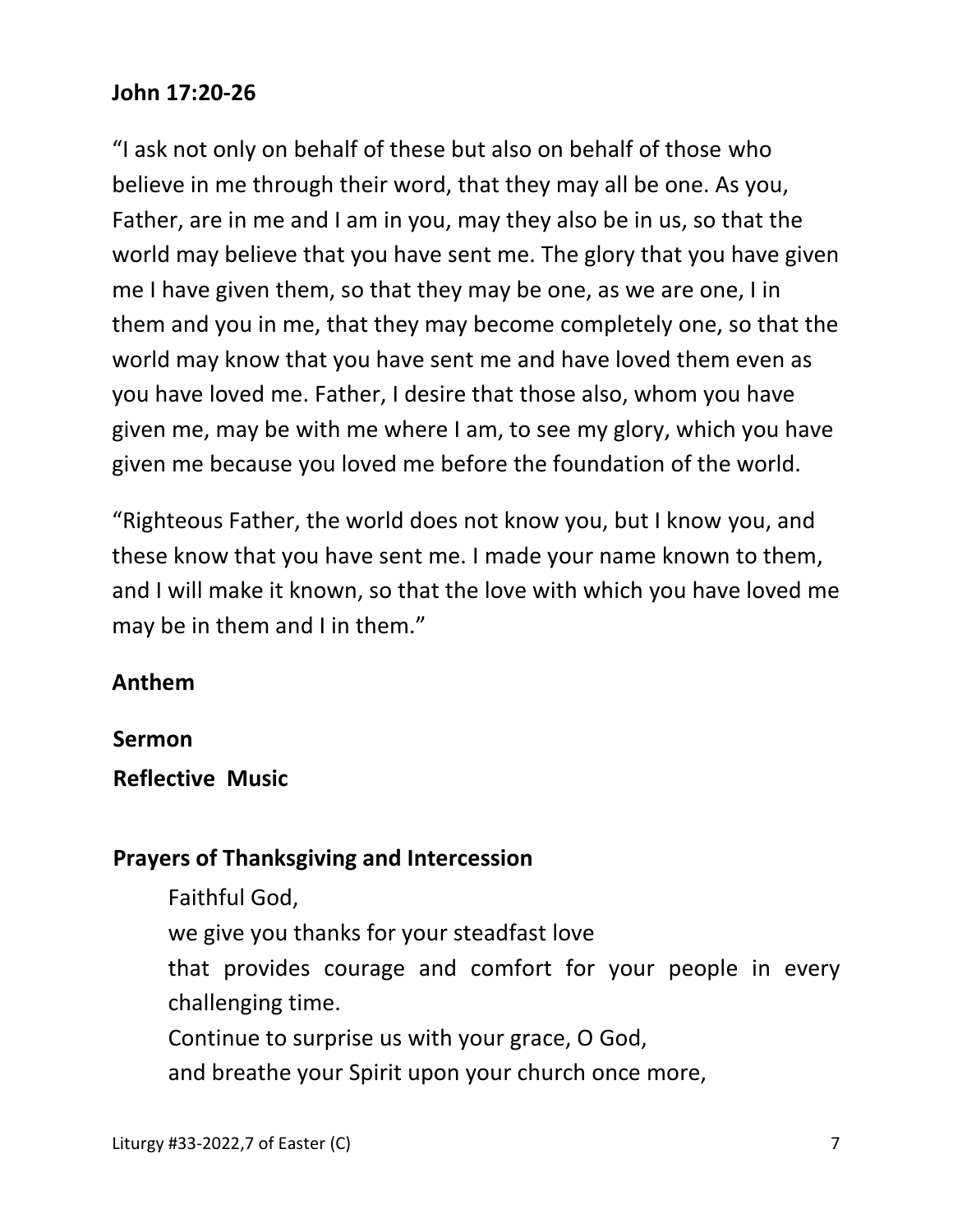to draw us together in worship and witness. Renew our faith so that we may serve you with courage and creativity, offering the hope we know in Christ Jesus to this struggling world.

God of peace,

 thank you for sending Jesus into the world, to reconcile the world to you through the forgiveness of our sins. May the fruits of the reconciliation and peace he offers continue to work in places of hatred and hostility. Today we name before you the places on our minds and hearts these days, and relationships in need of your reconciling grace:

 O God, do not let us be resigned to injustice or indifference. Inspire us to build renewed relationships in these days of deepening divisions.

God of fellowship,

we pray for our church and our community.

Renew our life together as we gather again socially as the pandemic shifts around us.

Inspire our congregation with a fresh vision for our ministry.

Comfort those who mourn the loss of dear ones,

and support those who are sick,

and those recovering from setbacks or failure.

Give strength to people who are worn out or discouraged,

and calm the anxiety or anger that can keep us apart.

Bless and encourage any who are struggling in their faith,

and guide those with questions to your truth.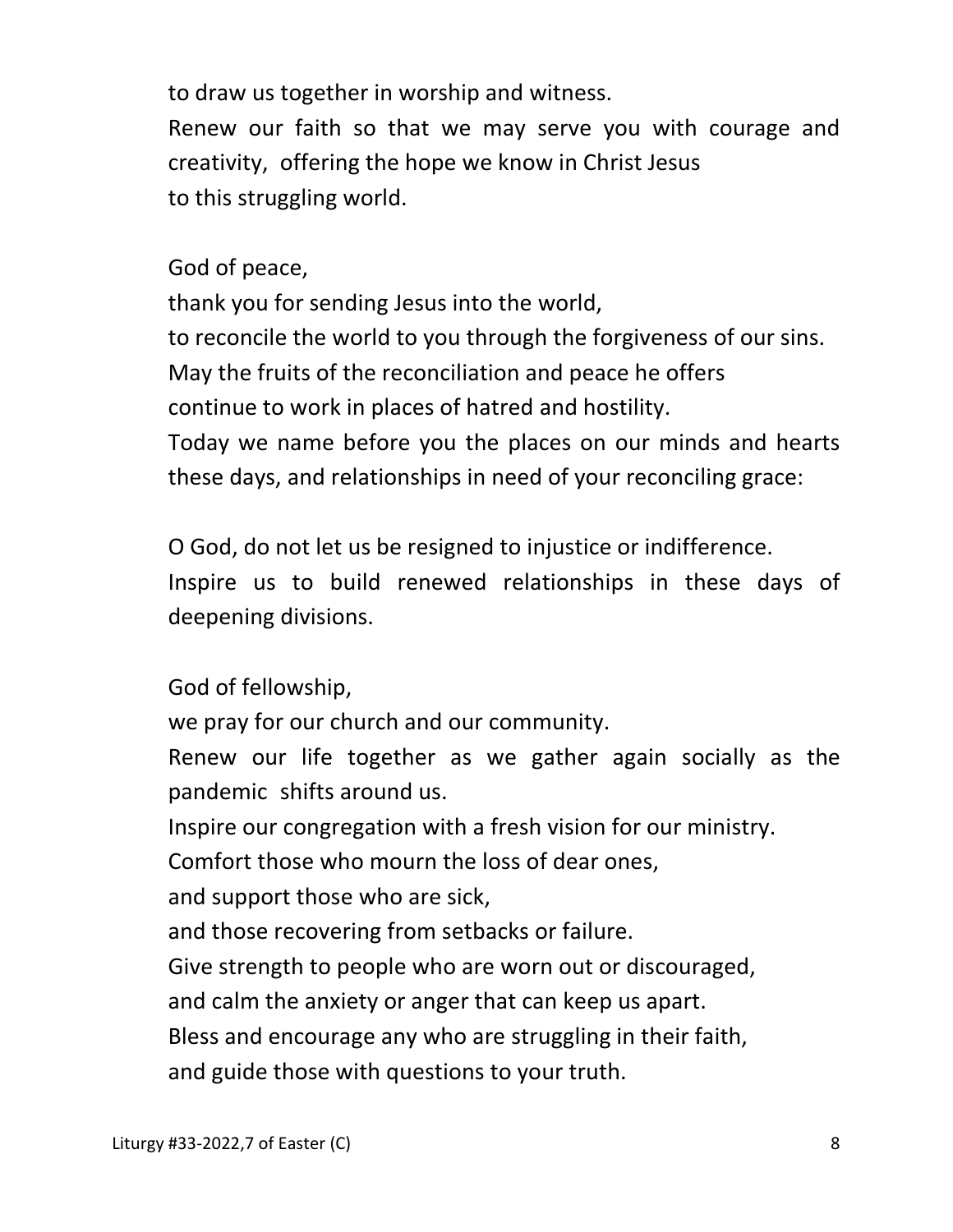God who calls us into our future, we pray for students who will be graduating this year, filled with anticipation and uncertainty about the future. Guide their choices.

 We remember the graduates from our theological colleges. May they always remember that you called them into ministry, and that you will provide them with the wisdom, strength and grace needed to live out their calling in ever-changing contexts.

Faithful God,

 By your Spirit, fill us with the faith and courage to do the work Jesus commissioned his followers to undertake wherever he leads us. For we are bold to pray in your name. Amen.

# **Responding to the Word**

| *Hymn<br>"Will You Come and Follow Me"<br>VU #567 |  |
|---------------------------------------------------|--|
|---------------------------------------------------|--|

## **\*Benediction**

 Go out as servants of Jesus the Christ, to make a difference in the world.

# **We go as Christ disciples.**

 Go out to proclaim that all who are thirsty can find respite and relief.

## **We go as Christ disciples.**

 Go out in one spirit, knowing that despite our differences we can work together for the greater glory of God.

**We go as Christ disciples. Amen.**